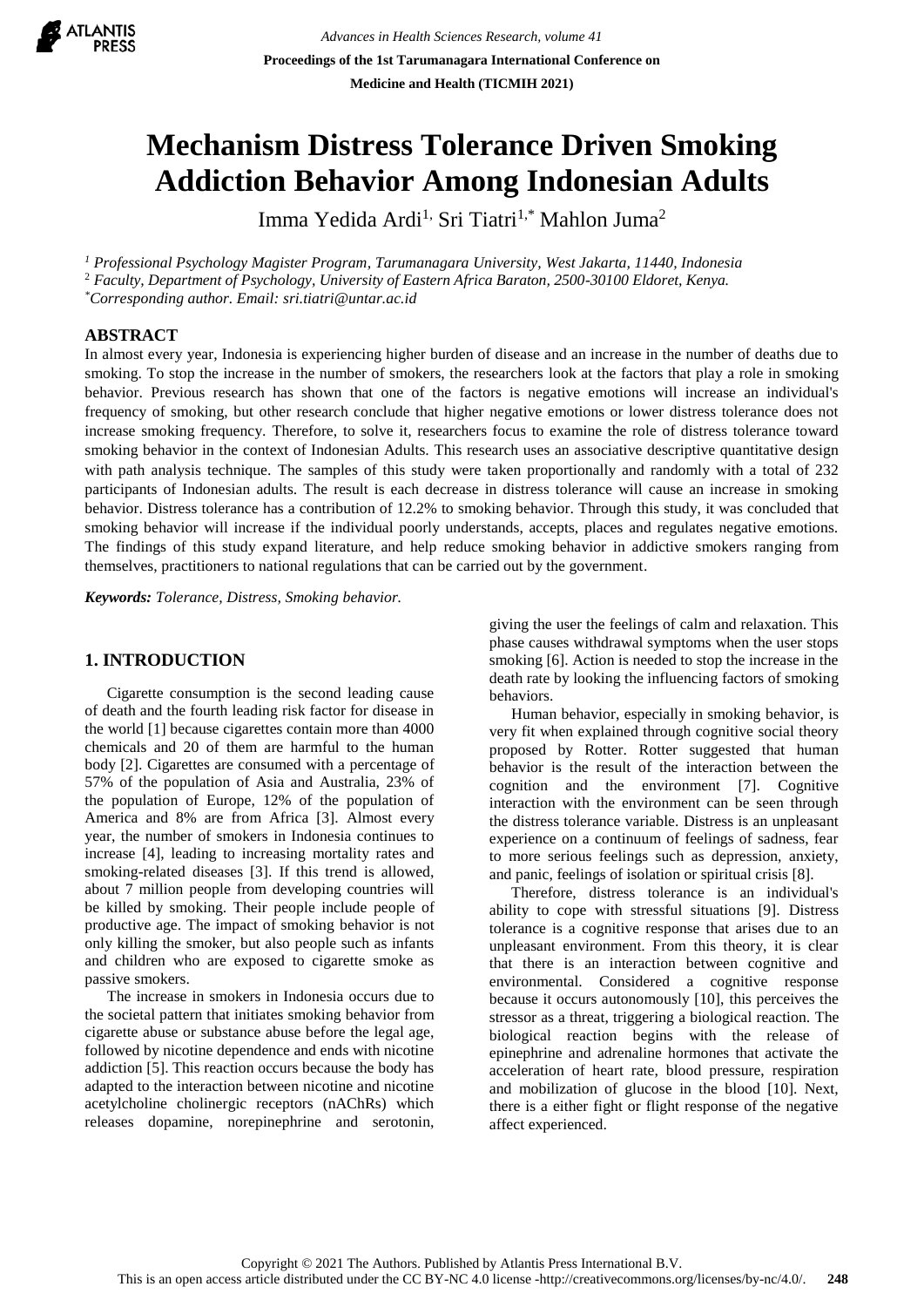Some smokers feel a much calmer mind when smoking [11]. So when in a stressful situation, smokers will rarely get angry or upset. As a result, most of them decide to become active smokers on the grounds that smoking is a stress reliever [12].

Rotter also revealed that behavior will persist if individuals receive positive reinforcement [13]. In smoking behavior, the pattern that arises will persist because individuals receive positive reinforcement internally in the form of feelings of calm, relaxation, enthusiasm, and others positive affect. As a result, smokers perform behaviors repeatedly to get continuous positive reinforcement.

The lower value on the distress tolerance variable indicates that the individual is less able to tolerate feelings of irritation. Therefore, said the individual will avoid negative emotions or move away from unpleasant situations through certain activities [14], such as smoking, drinking alcohol, taking illegal drug, etc. However, a high value of distress tolerance variable indicates that the individual is quite able to understand negative emotions, perceive negative emotions as acceptable, place negative emotions in the right place, and regulate emotions towards more positive endeavour.

Previous research explained that negative emotions increase an individual's vulnerability to smoking and frequency of smoking [15]. Other researchers conclude that lower distress tolerance does not cause a person to smoke more [16]. However, the role of distress tolerance on smoking behavior is not yet known, especially in the resulting addiction smoker in the context of Indonesian society.

Therefore, this study aims: (a) To investigate the mechanism of the role of distress tolerance on smoking addiction behavior in adult individuals in Indonesia; (b) To see the magnitude of the role distress tolerance in individuals. The findings of this study provide insight into how distress tolerance can improve smoking behavior.

The hypothesis of this study is that there is a role for tolerance distress to smoking behavior. The relation that exists is a negative relationship. As a result, any increase in tolerance distress will cause a decrease in smoking behavior. This hypothesis is made because the gradually decreasing value on the stress tolerance construct will make the individual unable to survive in an unpleasant situation. As a result, the individual will try to avoid these feelings by looking for things that can provide positive affection.

One activity that is often associated with positive effect, such as feeling calm and happy, is smoking. By burning a cigarette and smoking it, the individual's body will release neurotransmitters in the form of dopamine, norepinephrine, and serotonin which produce feelings of calm, happiness, and excitement.

Therefore, the lower the distress tolerance value, the higher the smoking behavior is caused.

The challenges and difficulties in stopping smoking are because individuals cannot fulfill the dimensions of distress tolerance. Dimension of distress tolerance are a) tolerance, b) appraisal, c) absorption and d) regulation [17]. The individual's inability to carry out the tolerance dimension is characterized by the individual's inability to understand the negative emotions he or she feels. The low appraisal dimension makes individuals unable to perceive negative emotions as natural things. The low absorption dimension makes it difficult for individuals to place negative emotions at the right time and situation. The low regulation dimension makes it difficult for individuals to change their negative emotions into positive things

The role of distress tolerance raises certain smoking behavior. Smoking behavior is the behavior of burning tobacco and then smoking it through pipes, cigarettes, or e-cigarettes or vape [18]. The smoking behavior shown is divided into 4 types, namely light smokers, moderate smokers, heavy smokers, and very heavy smokers. Light smokers are individuals who smoke less than 10 cigarettes per day, moderate smokers can spend 11-21 cigarettes per day, heavy smokers can spend 21- 30 cigarettes per day, while very heavy smokers spend more than 31 cigarettes per day.

The research framework emerged based on social learning theory. That smoking behavior is based on the individual's cognitive ability to tolerate distress form an environment that is considered threatening. The lower individual's ability to tolerate distress, the higher smoking behavior shown. A person's ability to tolerate distress can be seen through the dimension that shape it. If the subject fulfills more dimensions, then the ability to tolerate distress in the subjects is getting better. If the subject fulfills all dimension of distress tolerance, it causes low smoking behavior, so it is likely that the subject is in the light smoker category.

Figure 1 is a hypothetical model for the role of distress tolerance.



Figure 1 The model hypothesis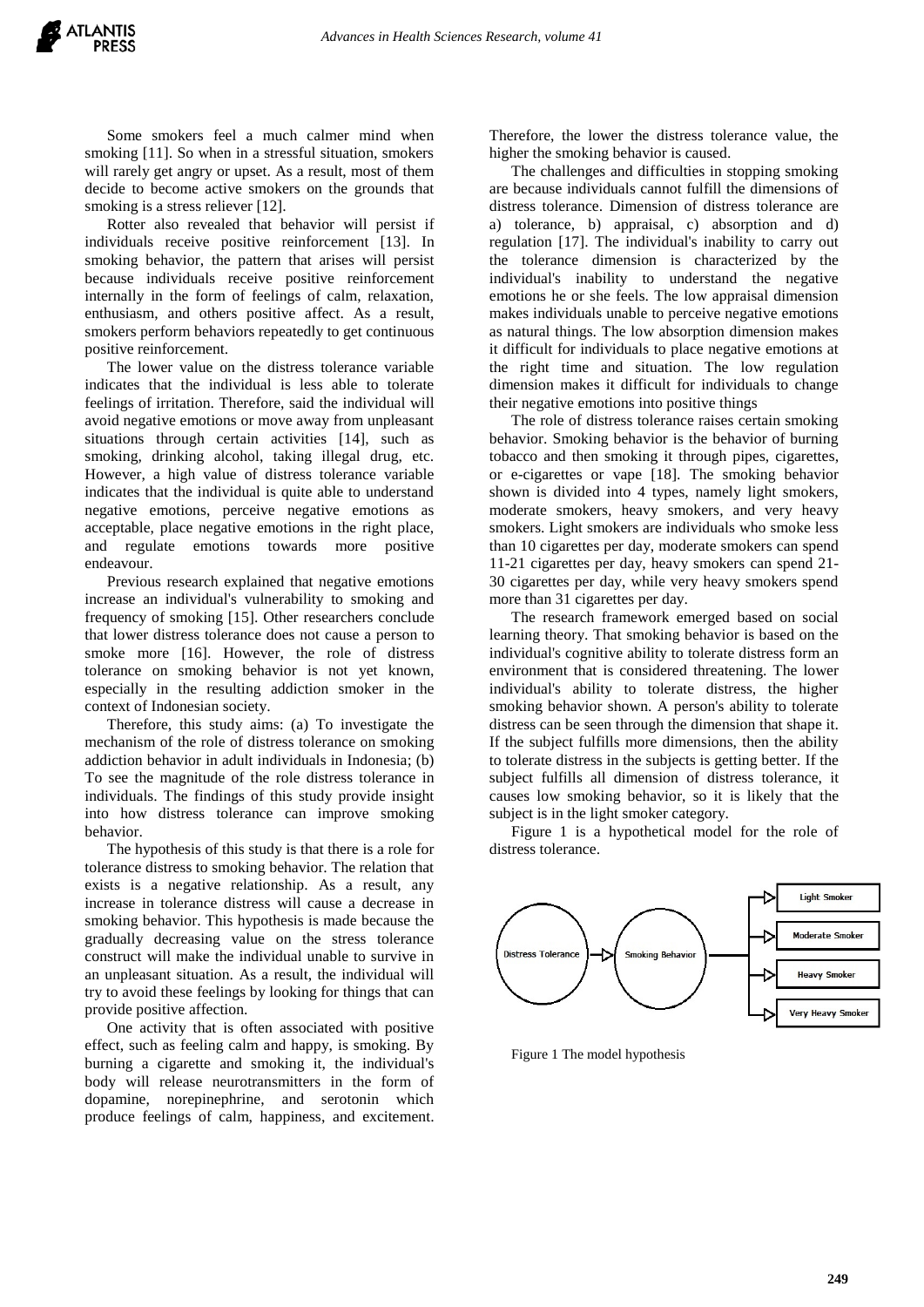

#### **2. METHOD**

This study involved 232 participants. The criteria include: a) Male and Female older than 17 years old; (b) a member of a community organization or mass organization in Cianjur; (c) Smokes daily, (d) Has been a smoker for more than 6 months. Subjects were selected through proportional random sampling technique, which is a sampling technique based on a predetermined area or population group.

Choosing the P community organization in Cianjur was based on the fact that the highest percentage of smokers in Indonesia is in West Java Province at 32.7%. In Cianjur Regency, the percentage of smokers is of 31.1%. 70% of the Cianjur citizens are also the members of the P community organization; therefore, this number can represent the smoking population in Indonesia.

The method used in this study is descriptive associative with path analysis techniques which aims to determine the role between two or more variables by measuring the coefficient or significance of the variables using statistical processing. The research instrument used was the Distress Tolerance Scale (DTS) to measure the distress tolerance variable with a reliability value of 0.837 and the Glover-Nilsson smoking behavioral questionnaire (GNSBQ) to measure smoking behavior with a reliability value of 0.755.

The procedure in this study begins with testing the validity and reliability of the measuring instrument. The researcher then tested the classical assumption as a prerequisite for the regression test. Classical assumption test consists of normality test, multicollinearity test and heteroscedasticity test. Normality test aims to conclude whether the observed population is normal. The multicollinearity test was conducted to determine whether there were symptoms of multicollinearity. The heteroscedasticity test is used to see whether the linear regression model has an inequality of variance from one residual to another.

The researcher then conducted a partial regression test to see the role of distress tolerance on smoking behavior. Lastly, to see the magnitude, the researcher tested the coefficient of determination.

# **3. RESULT AND DISCUSSION**

The role of distress tolerance and conformity to smoking behavior was tested by classical assumption test method and multiple regression test. It was found that the data were normally distributed through normality testing, with a significance value of 0.200 > 0.05. The Q-q graph (figure 2) plot shows that the dots are close to the line. This means that the data does not contain bias in certain categories.



Figure 2 Normality test

There is also no multicollinearity in the data because the VIF value is  $1,000 < 10$  (figure 3).

| Constant           | Multicollinearity |       |       |  |
|--------------------|-------------------|-------|-------|--|
|                    |                   | S12   | ЛF    |  |
| Distress Tolerance | $-5.858$          | 0.000 | 1.000 |  |

Figure 3 Multicollinearity test

The data does not contain heteroscedasticity, because the points are spread out (figure 4), so it can be ensured that the data distribution is consistent over time and can estimate the model correctly.





Through regression analysis, it is known that the significance value is 0.000. Because the significance value is  $0.000 < 0.05$ , then H1 is accepted, meaning that distress tolerance plays a role in smoking behavior.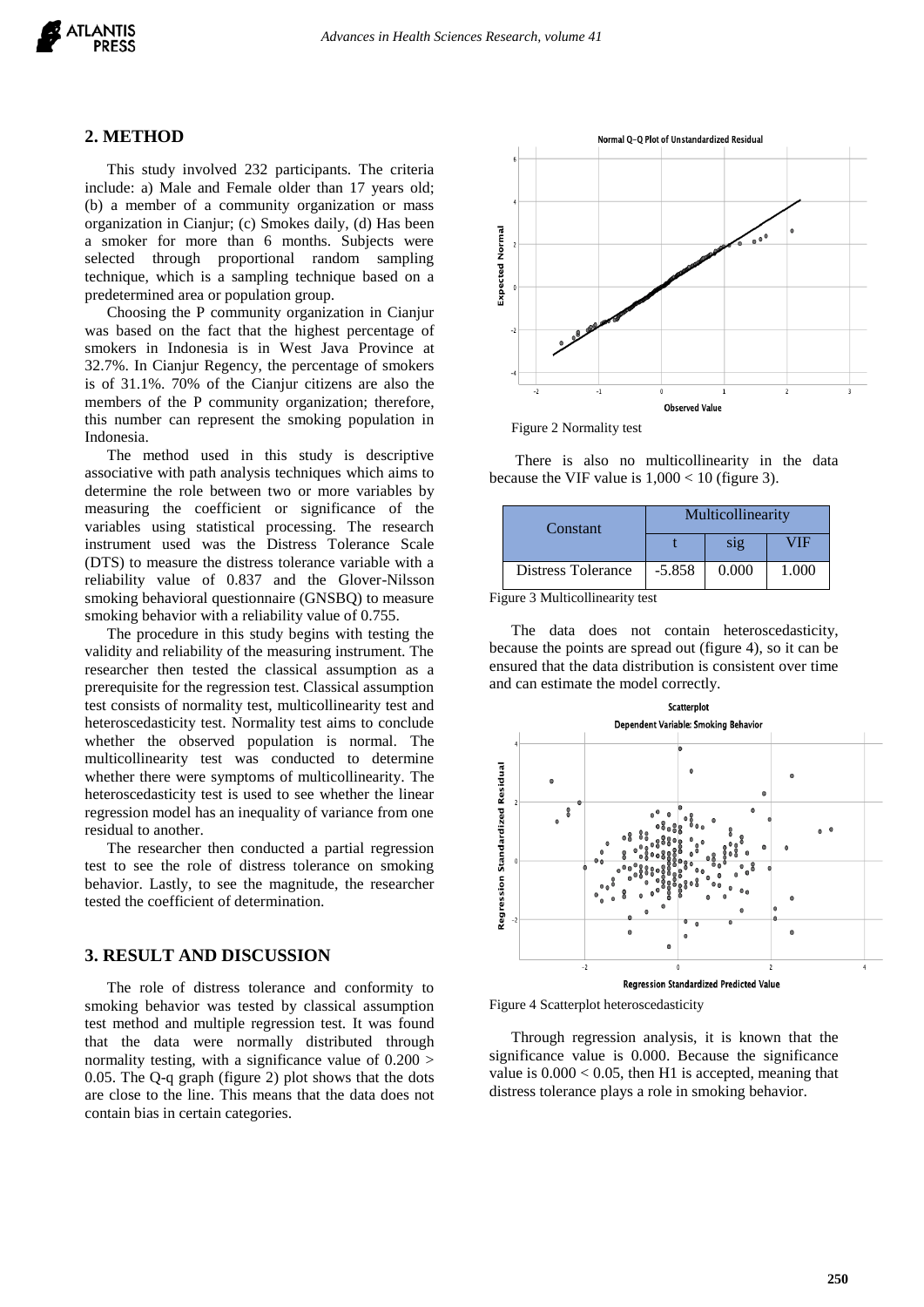| Model           | Unstandardized<br>Coefficients |         |       |         | $\mathbb{R}^2$ |
|-----------------|--------------------------------|---------|-------|---------|----------------|
|                 |                                | Std.    |       | Sig.    |                |
|                 |                                | Error   |       |         |                |
| <b>Distress</b> | $-0.33$                        | $-5.53$ | 0.000 | $-5.53$ | 0.122          |
| Tolerance       |                                |         |       |         |                |

Figure 5 Regression test and coefficient determination  $(R^2)$ 

The regression coefficient for the independent variable distress tolerance is negative, indicating that there is a non-unidirectional role between distress tolerance and smoking behavior. The regression coefficient for the distress tolerance variable is -0.33, which means that for one unit increase in distress tolerance, it will cause a decrease in smoking behavior by 0.33. So it can be concluded that the lower a person's ability to understand, accept, place, and regulate negative emotions, the higher the smoking behavior of said person.

After being proessed using categorization based on the mean and standard deviation, it was found that the subjects with low distress tolerance were 20 participants or 8.6% of the total number of participants. Subjects included in the moderate category amounted to 195 peoples or 84.1%. Subjects with high distress tolerance totaled 17 participants with a percentage of 7.3%. So most of the participants' ability to tolerate distress is moderate, which tends to be low. This means that in performing the ability to tolerate disrtress, the subject is less able to tolerate negative emotions. Detailed explanation in figure 6.

| Category                       | f   | $\%$  |
|--------------------------------|-----|-------|
| Low of distress tolerance      | 20  | 8.6   |
| Moderate of distress tolerance | 195 | 84.1  |
| High of distress tolerance     |     | 7.3   |
| Total                          | 232 | 100.0 |

Figure 6: The category of distress tolerance on the subject

The type of smoker that produced the most was moderate smoker. Detailed explanation as in figure 7

| Number of Cigarrete<br>/ day | Category        | f   | $\%$ |
|------------------------------|-----------------|-----|------|
| 1-10 cigarette stick         | Light smoker    | 78  | 33.6 |
| 10-20 cigarette stick        | Moderate smoker | 111 | 47.8 |
| 20-30 cigarette stick        | Heavy smoker    | 37  | 15.9 |
| Above 30 cigarette           | Very heavy      | 6   | 2.6  |
| stick                        | smoker          |     |      |
| Total                        |                 | 232 |      |

Figure 7: Type smoker that produce

From above explanation, a distress tolerance mechanism is formed that shapes smoking addiction behavior. It begins with a tendency for individuals to have low distress tolerance, making individuals more susceptible to trying smoking behavior. This is then followed by the existence of a supportive environment for individuals to try cigarettes before the legal age, leading to substance abuse. At this stage they are still a light smoker. If the individual has passed the legal age, smoking behavior usually develops to moderate or even to very heavy smoking behavior depending on their ability to tolerate distress. The individual then enters the phase of nicotine dependence.

If the body has adapted to the usual dose of cigarettes consumed, it will lead to nicotine addiction. The addiction phase will cause individuals to feel withdrawal symptoms when they try to stop smoking. The better the individual at tolerating distress, the less likely the individual is to try cigarettes and exacerbate smoking behavior, because the individual will not increase the dose of cigarettes if they are distressed.

The magnitude of the contribution of the role of distress tolerance is obtained through the coefficient of determination test. Through this test, it was found that distress tolerance has a contribution through  $\mathbb{R}^2$  (figure 5) of 12.2% to smoking behavior while the other 87.8% is explained by other variables.

This finding is contradictory to research conducted by Veilleux [16], that lower distress tolerance does not cause smokers to smoke with a higher smoking frequency. This study shows that lower distress tolerance make greater smoking frequency. This difference in results may be due to differences in participants' cultural backgrounds. This clearly affects the level of understanding of the impact of smoking or risk perception of the subjects. According to previous studies, risk perception determines the frequency of smoking in individuals [19]. In Indonesia, efforts to increase risk perception include campaigning for the adverse effects that arise from smoking behavior, but this has a minor effect on the smoking habits of the Indonesian people. As a result, people continue to increase the frequency of smoking as long as they have not experienced the adverse effects.

The campaign has little to no effect because Indonesian people are unlikely to obey regulations or become law abiding citizens. Indonesia is ranked 102 out of 106 countries in terms of complying with regulations. Therefore, cooperation between the government and the people is needed to reduce smoking behavior in Indonesian society.

This study has limitations, one of which is not factoring how long the individuals have been smokers. It is important to look at how long an individual has been a smoker, because the frequency of smoking behavior is also influenced by how long the individual has been a smoker [20].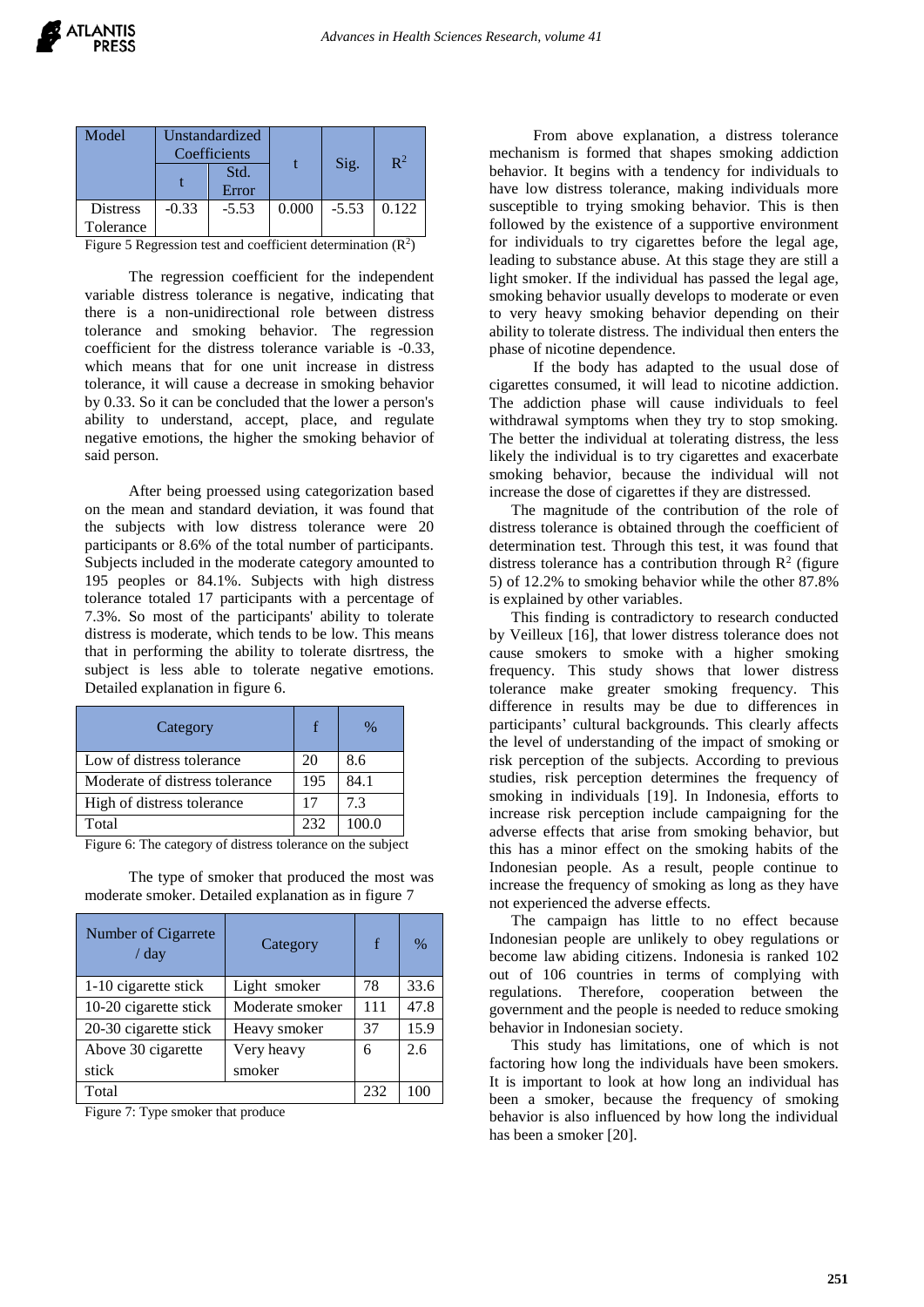# **4. CONCLUSION AND SUGGESTION**

Overall, the results support the proposed framework. The framework is that decrease in distress tolerance will increase smoking behavior. Therefore, the conclusion of this study is that the worse the individual at tolerating negative emotions or distress, the higher the smoking behavior which is indicated by the increasing frequency of cigarettes consumption.

The findings of this study contribute to the clinical psychology literature and are practical for any smokers with nicotine addiction who wish to quit smoking. From a theoretical perspective, this study expands the literature on distress tolerance as a smoking behavior factor. To stop nicotine dependence, a program that improves distress tolerance is needed.

For smokers with nicotine addiction, this study can be used as a reference. In order to reduce or stop smoking behavior, they need to better tolerate negative feelings in a way that individuals are willing to accept and understand their negative feelings and are able to put these emotions in the right place, so that individuals can replace the desire to smoke to something more positive. The government can also get involved in reducing the number of smokers.

Efforts to stop smoking behavior can also be started with coping strategies against distress [21]. The first strategy is problem focus coping, which is direct action to solve problems or seek information related to solutions. The method used is a direct action effort. One of the examples is replacing smoking with other activities such as chewing gum. The second strategy is emotional focus coping, which refers to desire to reduce negative affect reactions to stress. Aims to control, regulate, and direct emotional reaction to stressful situations so that negative emotional reactions do not appear. One example of this emotional control is by remembering the dangers of smoking and seeing pictures of victims because of smoking.

The most direct action to stop or reduce smoking behavior is to close the cigarette industry. However, it will reduce the country's foreign exchange earnings. Another alternative that the government can do is to monitor the use of cigarettes and narrow the space for cigarette users. The effort in monitoring the use of cigarettes may include the establishment of vending machines for the sale of cigarettes. This machine requires the buyer to present an identity card to verify that the buyer is at legal age. This is complemented by efforts to narrow the space for smoking users, which restricts smoking to special rooms along with certain requirements, such as carrying a specially designed cigarette wallet to collect ash and cigarette butts. People who violate the rules are given sanctions or fines. With this, smoking behavior in general will decrease.

Future research is expected to overcome the limitations in this study, including looking at the history

of being a smoker and seeing the risk perception of the Indonesian adults. The uniformity of smoking history ranges allows further research to be able to see impact of distress tolerance on smoking behavior as a whole. Because the longer that person is smoking, the higher is the smoking behavior [20]. Information about risk perception on the subject can also be the answer to the differences in results with previous studies.

Through this research, practicing psychologists or psychological scientists are expected to develop a smoking addiction cessation program based on an understanding of distress tolerance. Program that adhere to the concept of distress tolerance are related to mindfulness-based programs. This program can be combined with a nicotine replacement therapy (NRT) program.

#### **AUTHORS CONTRIBUTIONS**

IY and ST led the project. IY and ST conducted research in the field. IY took the data, processed the data, and wrote the manuscript. ST and MJ supervised and revised the manuscript.

#### **ACKNOWLEDGMENT**

The completion of this research is due to the help of many parties. The researcher would like to thank those who have assisted in the process of translation and adaptation of research instruments, namely Dr. Fransisca Iriani Roesmala Dewi, M.Si; Pamela Hendra Heng, S.Pd, M.P.H., M.A., Ph.D.; Abdul Malik Gismar, Ph.D.; and Dr. Riana Sahrani, S.Psi., M.Sc., Psychologist.

#### **REFERENCES**

- [1] R. West, Tobacco smoking: Health impact, prevalence, correlates and interventions, Psychology & Health 32(8) (2017) 1018-1036. DOI: 10.1080/0887 0446.2017.
- [2] J. K. Pepper, M. J. Byron, K. M. Ribisl, N. T. Brewer, How hearing about harmful chemicals affects smokers: Interest in dual use cigarettes and e-cigarettes, Preventive Medicine 96 (2017) 144- 148. DOI: 10.1016/j.ypmed.2016 .12.025
- [3] Riset Kesehatan Dasar [Riskesdas], Badan Penelitian Pengembangan Kesehatan Kementerian RI tahun 2019.